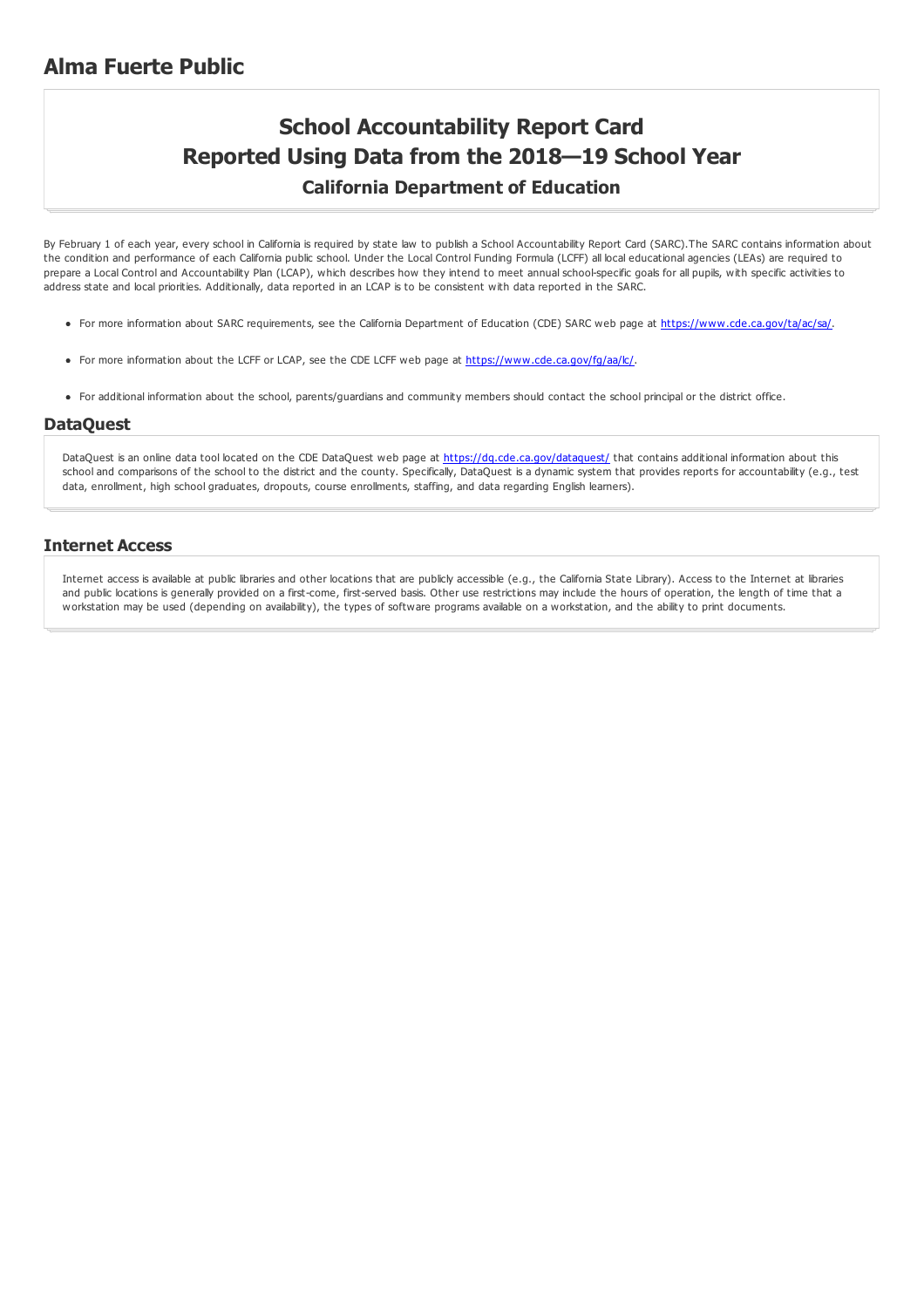## **About This School**

### **Contact Information (School Year 2019—20)**

| District Contact Information (School Year 2019-20) |                                        |  |  |
|----------------------------------------------------|----------------------------------------|--|--|
| <b>District Name</b>                               | Los Angeles County Office of Education |  |  |
| <b>Phone Number</b>                                | (562) 922-6111                         |  |  |
| Superintendent                                     | Debra Duardo                           |  |  |
| <b>Email Address</b>                               | duardo debra@lacoe.edu                 |  |  |
| Website                                            | http://www.lacoe.edu                   |  |  |

| School Contact Information (School Year 2019-20)    |                                |  |  |
|-----------------------------------------------------|--------------------------------|--|--|
| <b>School Name</b>                                  | Alma Fuerte Public             |  |  |
| <b>Street</b>                                       | 119 West Palm St.              |  |  |
| City, State, Zip                                    | Altadena, Ca, 91001-4375       |  |  |
| <b>Phone Number</b>                                 | 626-204-5265                   |  |  |
| Principal                                           | Laurilie Keay, Principal       |  |  |
| <b>Email Address</b>                                | laurilie.keay@almafuerteps.org |  |  |
| Website                                             | www.almafuerteps.org           |  |  |
| County-District-School 19101990135368<br>(CDS) Code |                                |  |  |

Last updated: 1/30/2020

### **School Description and Mission Statement (School Year 2019—20)**

Alma Fuerte is a public elementary school in Altadena focused on technology and entrepreneurship. We are currently serving grades TK-4, but will continue to grow until we reach 8th grade.

Alma Fuerte is a place where each child is treasured and valued for his or her unique gifts. A place where students are encouraged to embrace challenges, develop self-motivation, and take ownership of their future. We believe in a holistic approach to learning, fostering each child's academic success as well as their social/emotional growth. At Alma Fuerte we believe in a growth mindset. Our goal is to bring out the entrepreneur in each child by developing their critical thinking skills, leadership ability, and fostering their unique creativity.

Alma Fuerte es un lugar donde cada niño es valorado por sus regalos únicos. Un lugar donde se anima a los estudiantes a aceptar desafíos, desarrollar la automotivación y asumir la responsabilidad de su futuro. Creemos en un enfoque holístico del aprendizaje, fomentando el éxito académico de cada niño, así como su crecimiento social / emocional. En Alma Fuerte creemos en una mentalidad de crecimiento. Nuestro objetivo es sacar al emprendedor en cada niño desarrollando sus habilidades de pensamiento crítico, capacidad de liderazgo y fomentando su creatividad única.

Last updated: 1/24/2020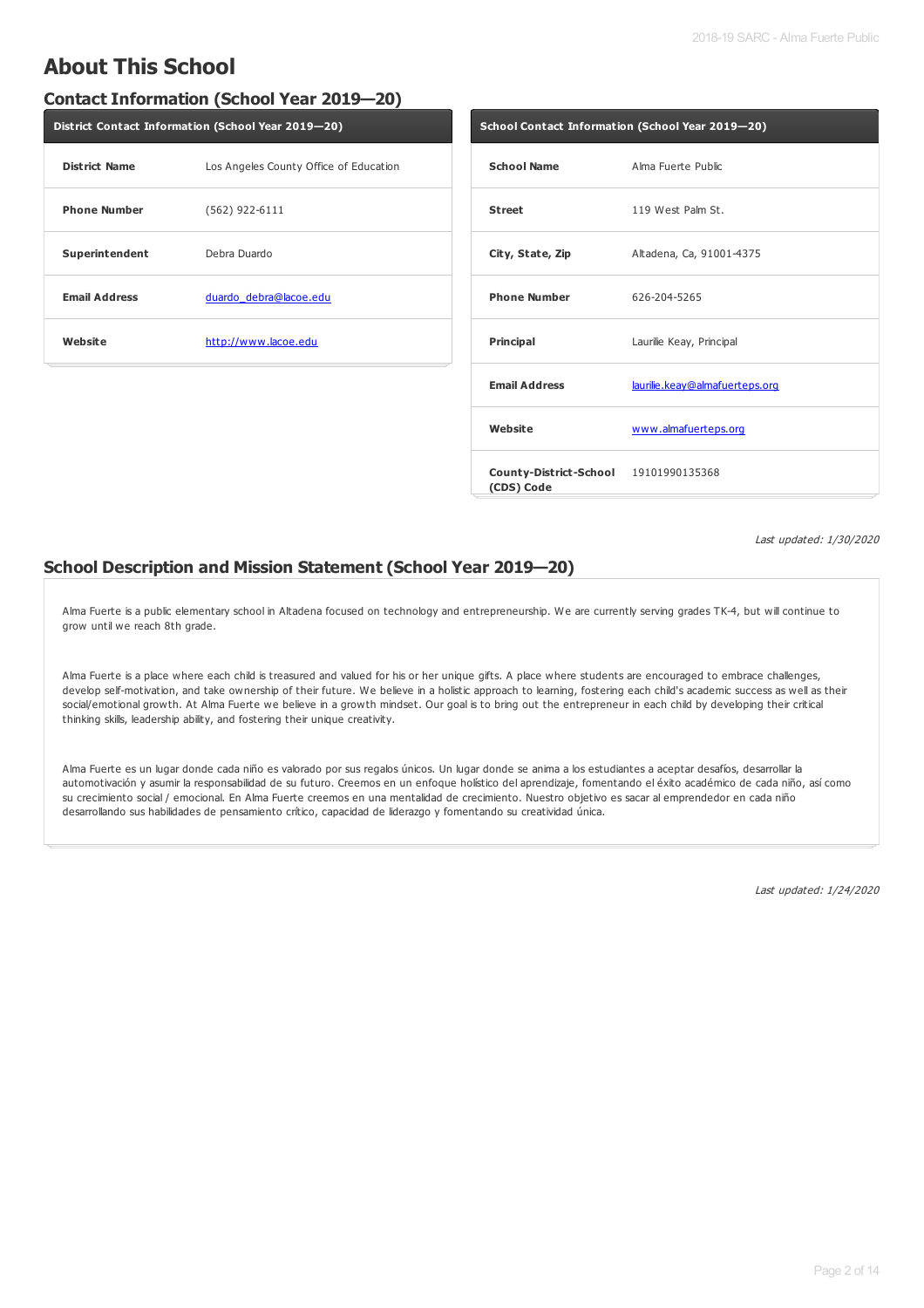### **Student Enrollment by Grade Level (School Year 2018—19)**

| <b>Grade Level</b>      | <b>Number of Students</b> |
|-------------------------|---------------------------|
| Kindergarten            | 36                        |
| Grade 1                 | 17                        |
| Grade 2                 | 14                        |
| Grade 3                 | 11                        |
| <b>Total Enrollment</b> | 78                        |



Last updated: 1/30/2020

### **Student Enrollment by Student Group (School Year 2018—19)**

| <b>Student Group</b>                | <b>Percent of Total Enrollment</b> |
|-------------------------------------|------------------------------------|
| Black or African American           | 28.00%                             |
| American Indian or Alaska Native    | 0/6                                |
| Asian                               | 1.00%                              |
| Filipino                            | $\frac{0}{0}$                      |
| Hispanic or Latino                  | 50.00%                             |
| Native Hawaijan or Pacific Islander | 1.00%                              |
| White                               | 10.00%                             |
| Two or More Races                   | 0.00%                              |
| <b>Student Group (Other)</b>        | <b>Percent of Total Enrollment</b> |
| Socioeconomically Disadvantaged     | 60.00%                             |
| English Learners                    | 30.00 %                            |
| Students with Disabilities          | 20.00 %                            |
| Foster Youth                        | 0.00%                              |
|                                     |                                    |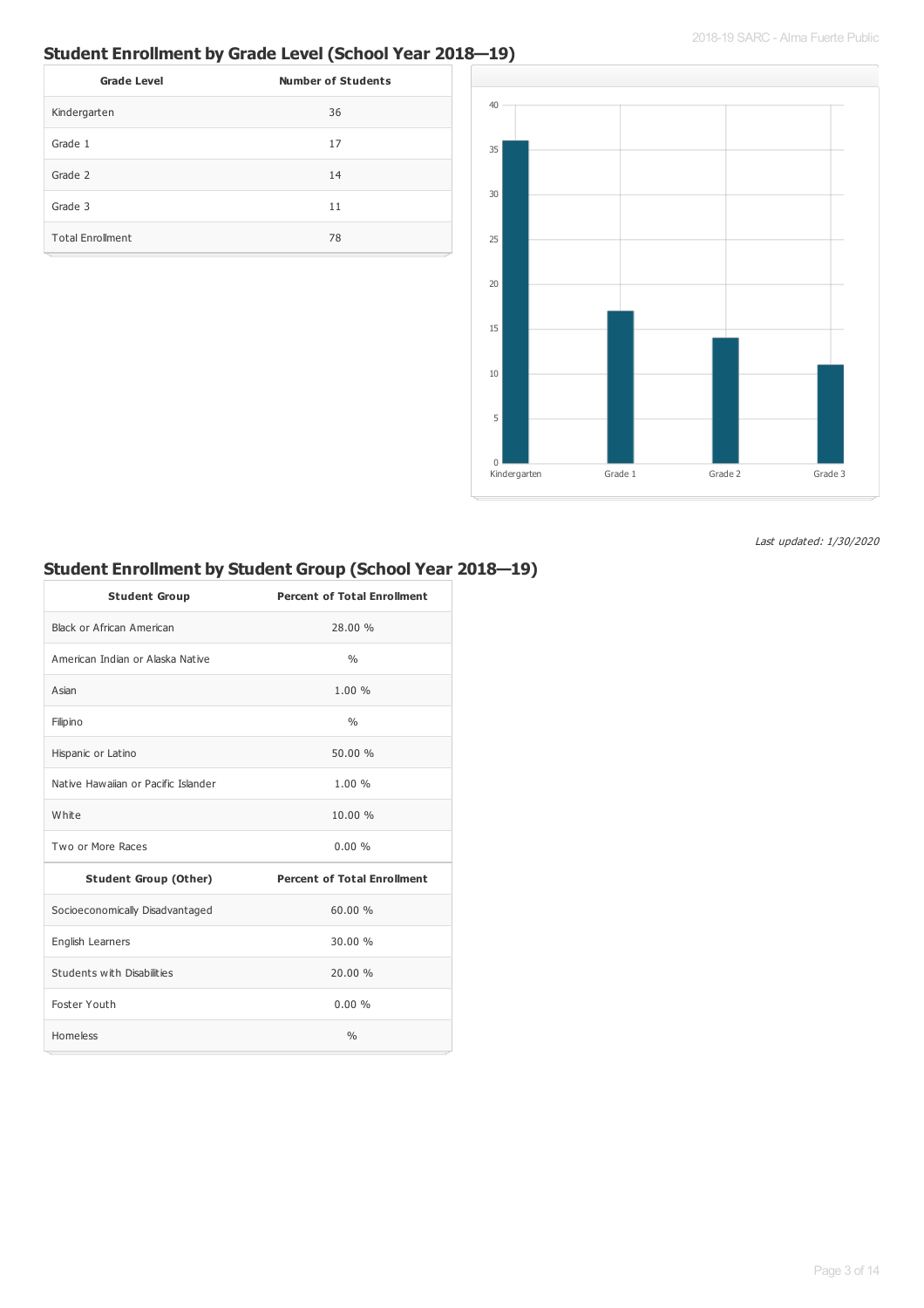## **A. Conditions of Learning**

# **State Priority: Basic**

The SARC provides the following information relevant to the State priority: Basic (Priority 1):

- . Degree to which teachers are appropriately assigned and fully credentialed in the subject area and for the pupils they are teaching;
- Pupils have access to standards-aligned instructional materials; and
- School facilities are maintained in good repair

### **Teacher Misassignments and Vacant Teacher Positions**

| <b>Indicator</b>                                  | $2017 -$<br>18 | $2018 -$<br>19 | $2019-$<br>20 |
|---------------------------------------------------|----------------|----------------|---------------|
| Misassignments of Teachers of English<br>Learners | <sup>0</sup>   | $\Omega$       | 0             |
| Total Teacher Misassignments*                     | O              | O              | 0             |
| Vacant Teacher Positions                          | U              | <sup>0</sup>   | 0             |



Note: "Misassignments" refers to the number of positions filled by teachers who lack legal authorization to teach that grade level, subject area, student group, etc. \* Total Teacher Misassignments includes the number of Misassignments of Teachers of English Learners.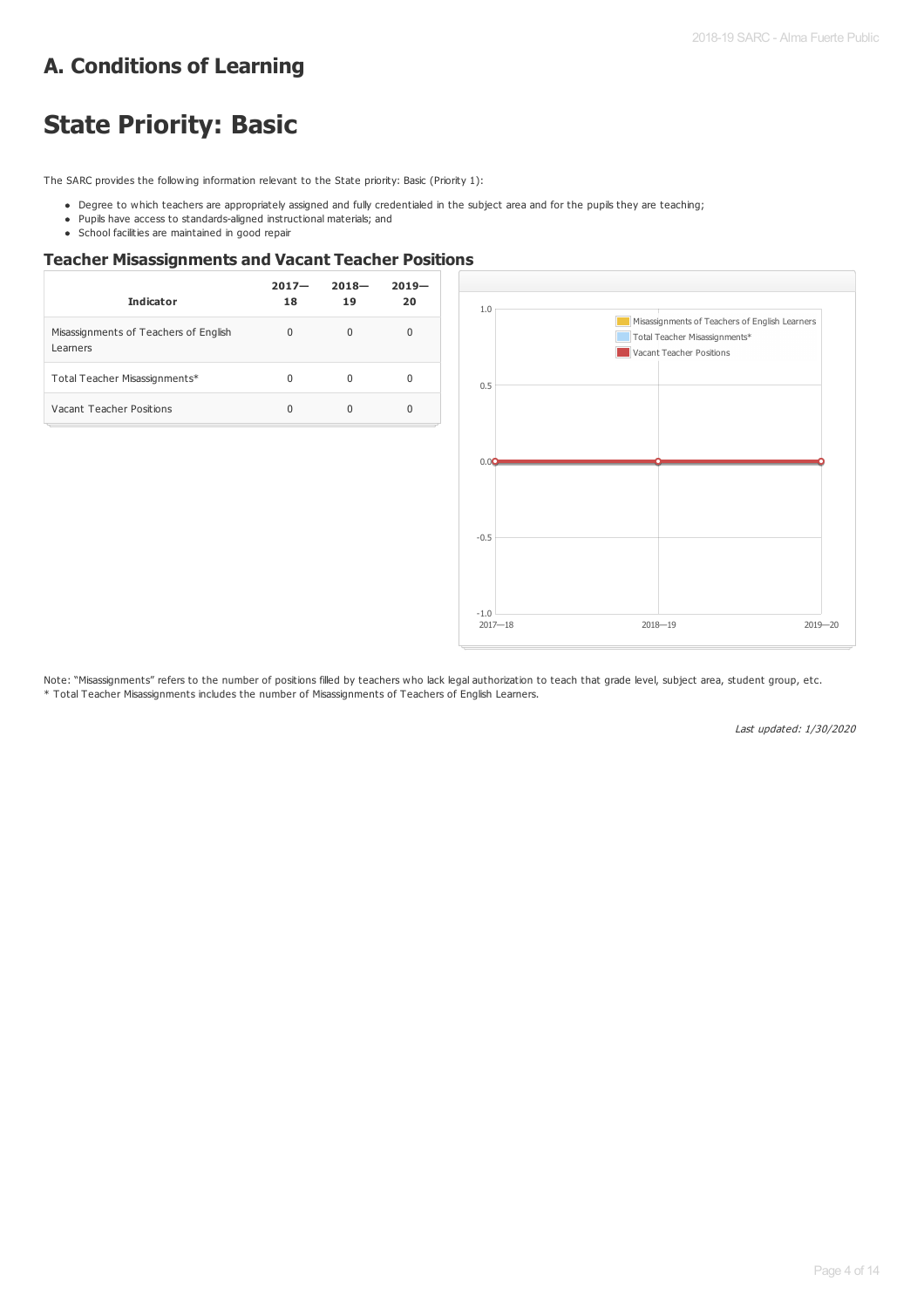### **Quality, Currency, Availability of Textbooks and Other Instructional Materials (School Year 2019—20)**

Year and month in which the data were collected: January 2020

| Subject                            | Textbooks and Other Instructional Materials/year of<br>Adoption                     | <b>From Most Recent</b><br>Adoption? | <b>Percent Students Lacking Own</b><br><b>Assigned Copy</b> |
|------------------------------------|-------------------------------------------------------------------------------------|--------------------------------------|-------------------------------------------------------------|
| Reading/Language Arts              | Readers' and Writers' Workshop; Lexia; Achieve 3000 (Smarty<br>Ants) (adopted 2017) | Yes                                  | 0.00%                                                       |
| Mathematics                        | Euerka Math (added 2018); Singapore Math; ST Math (adopted<br>2017)                 | Yes                                  | 0.00%                                                       |
| Science                            | Foss (adopted 2017)                                                                 | Yes                                  | 0.00%                                                       |
| History-Social Science             | Harcourt Social Studies (adopted 2017)                                              | Yes                                  | 0.00%                                                       |
| Foreign Language                   | Teacher-created curriculum                                                          | Yes                                  | 0.00%                                                       |
| Health                             | n/a                                                                                 |                                      | 0.00%                                                       |
| Visual and Performing<br>Arts      | Instructor-designed curriculum                                                      |                                      | $0.0 \%$                                                    |
| Science Lab Eqpmt<br>(Grades 9-12) | N/A                                                                                 | N/A                                  | 0.0%                                                        |

Note: Cells with N/A values do not require data.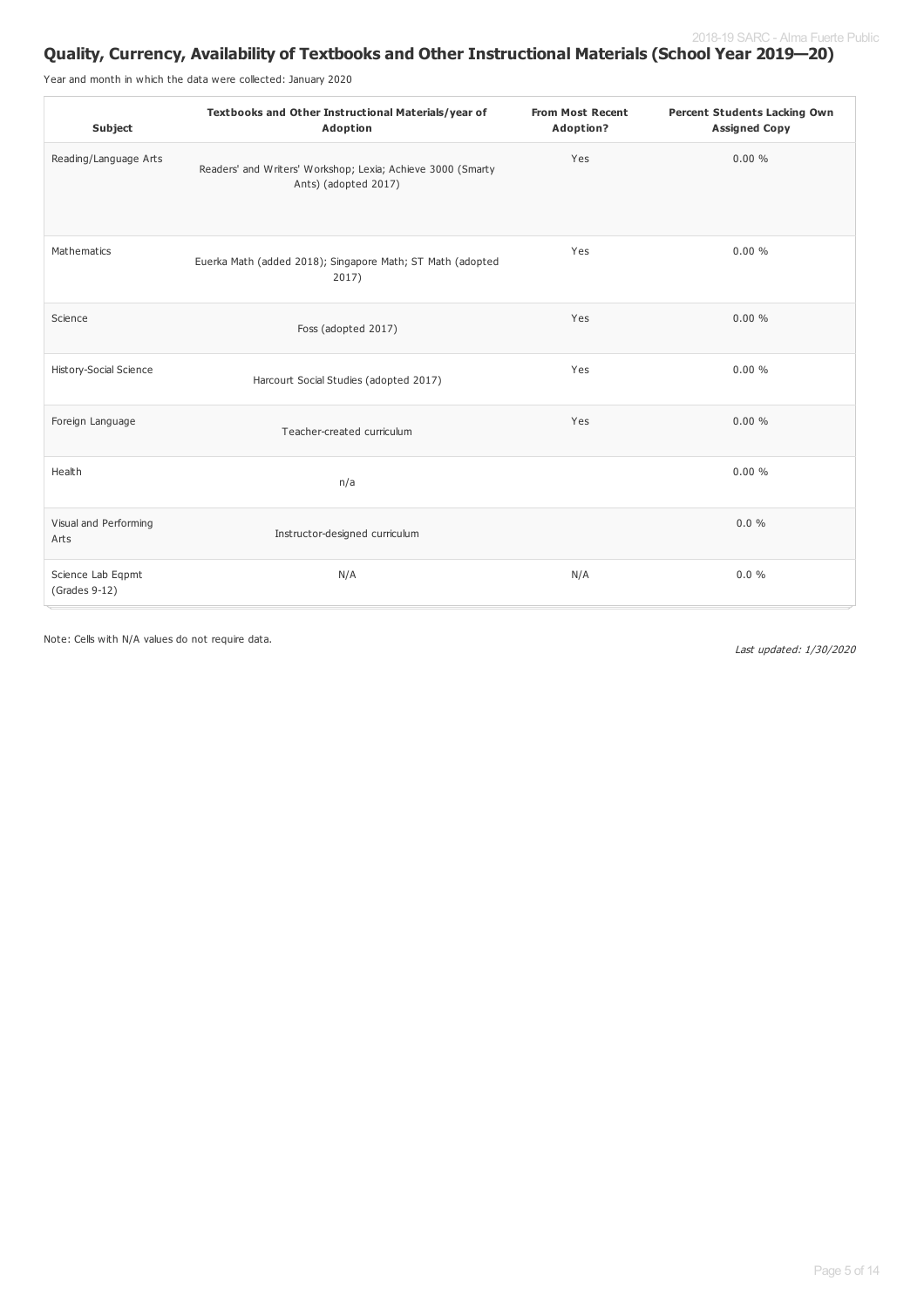### **School Facility Conditions and Planned Improvements**

Alma Fuerte occupies a district-owned facility which was renovated in the early 2000's. The Alma Fuerte campus offers adequate space for general classroom instruction as well as specialized instruction (e.g., Resource room) and after-school programming. There is ample space at the facility for outdoor play, outdoor instruction, P.E., and gardening. This year, a doorbell system was installed to improve our ability to monitor the entry and exit of visitors to campus.

Planned improvements include expansion of plagground and garden.

Last updated: 1/30/2020

### **School Facility Good Repair Status**

Year and month of the most recent FIT report: January 2020

| <b>System Inspected</b>                                                | Rating | Repair Needed and Action Taken or Planned |
|------------------------------------------------------------------------|--------|-------------------------------------------|
| <b>Systems:</b> Gas Leaks, Mechanical/HVAC, Sewer                      | Good   |                                           |
| <b>Interior: Interior Surfaces</b>                                     | Good   |                                           |
| <b>Cleanliness:</b> Overall Cleanliness, Pest/Vermin Infestation       | Good   |                                           |
| <b>Electrical: Electrical</b>                                          | Good   |                                           |
| <b>Restrooms/Fountains: Restrooms, Sinks/Fountains</b>                 | Good   |                                           |
| <b>Safety:</b> Fire Safety, Hazardous Materials                        | Good   |                                           |
| <b>Structural:</b> Structural Damage, Roofs                            | Good   |                                           |
| <b>External: Playground/School Grounds, Windows/Doors/Gates/Fences</b> | Good   |                                           |

### **Overall Facility Rate**

Year and month of the most recent FIT report: January 2020

Overall Rating Good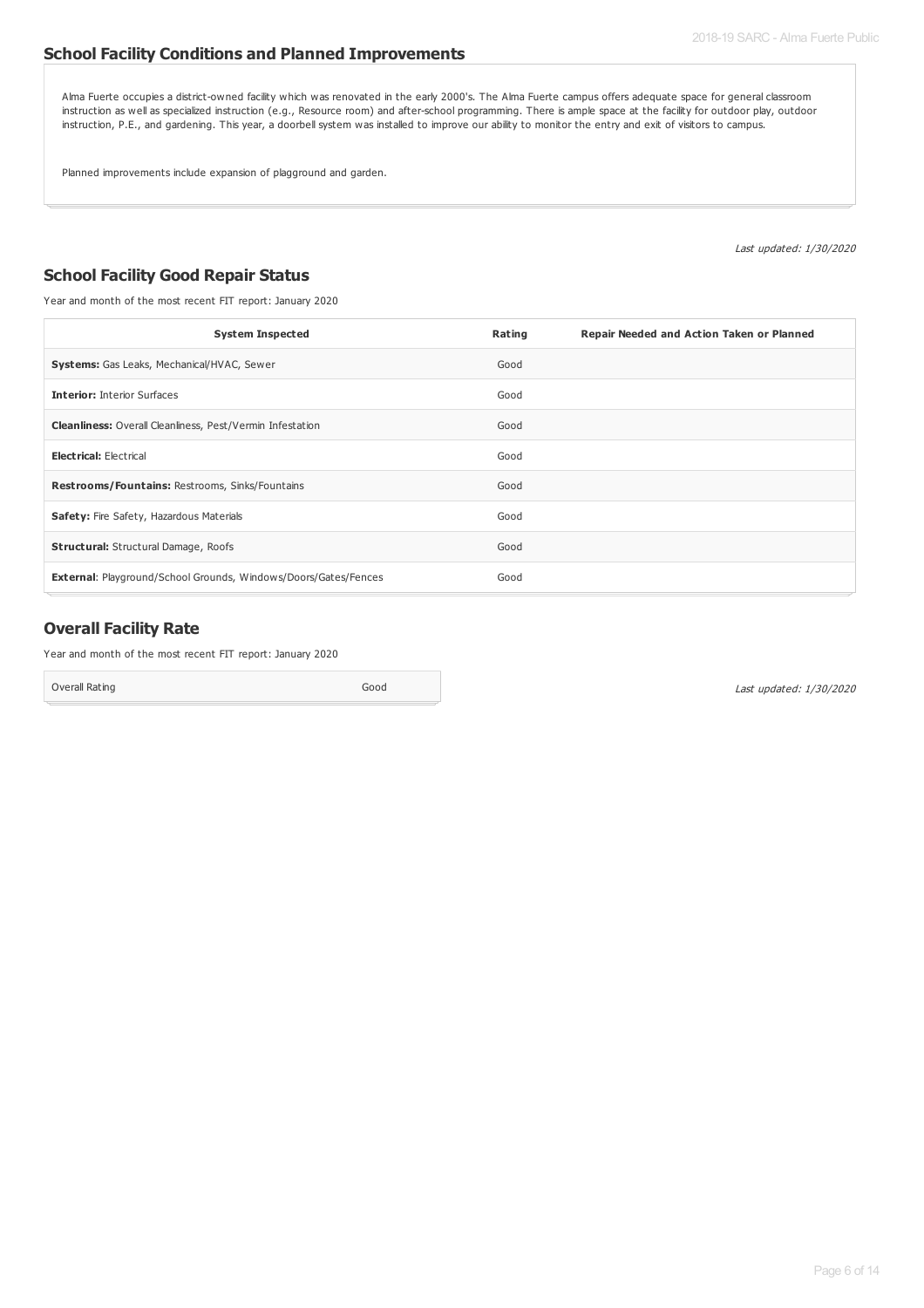## **B. Pupil Outcomes**

# **State Priority: Pupil Achievement**

The SARC provides the following information relevant to the State priority: Pupil Achievement (Priority 4):

- **Statewide assessments** (i.e., California Assessment of Student Performance and Progress [CAASPP] System, which includes the Smarter Balanced Summative Assessments for students in the general education population and the California Alternate Assessments [CAAs] for English language arts/literacy [ELA] and mathematics given in grades three through eight and grade eleven. Only eligible students may participate in the administration of the CAAs. CAAs items are aligned with alternate achievement standards, which are linked with the Common Core State Standards [CCSS] for students with the most significant cognitive disabilities); and
- The percentage of students who have successfully completed courses that satisfy the requirements for entrance to the University of California and the California State University, or career technical education sequences or programs of study.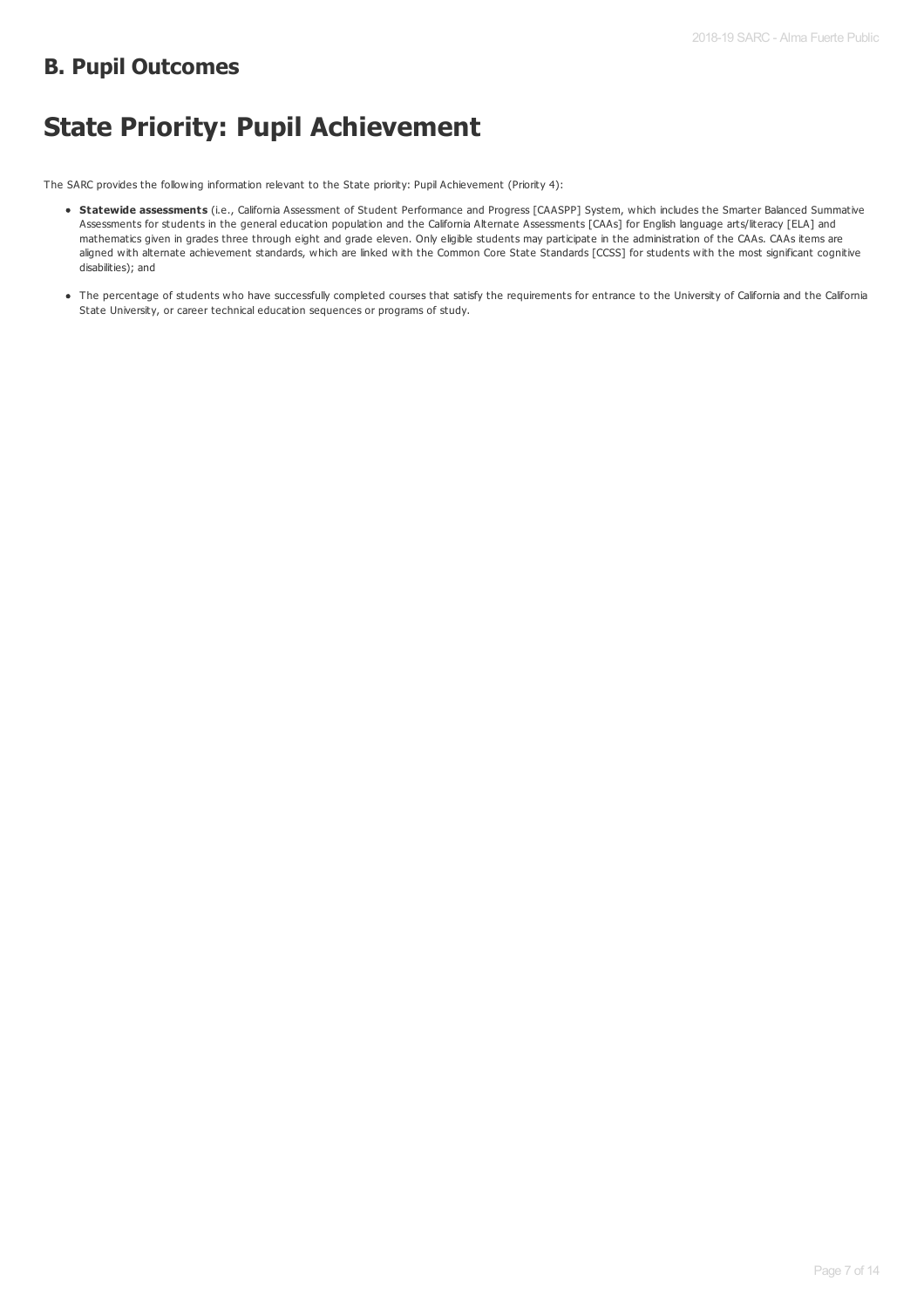# **State Priority: Other Pupil Outcomes**

The SARC provides the following information relevant to the State priority: Other Pupil Outcomes (Priority 8):

Pupil outcomes in the subject area of physical education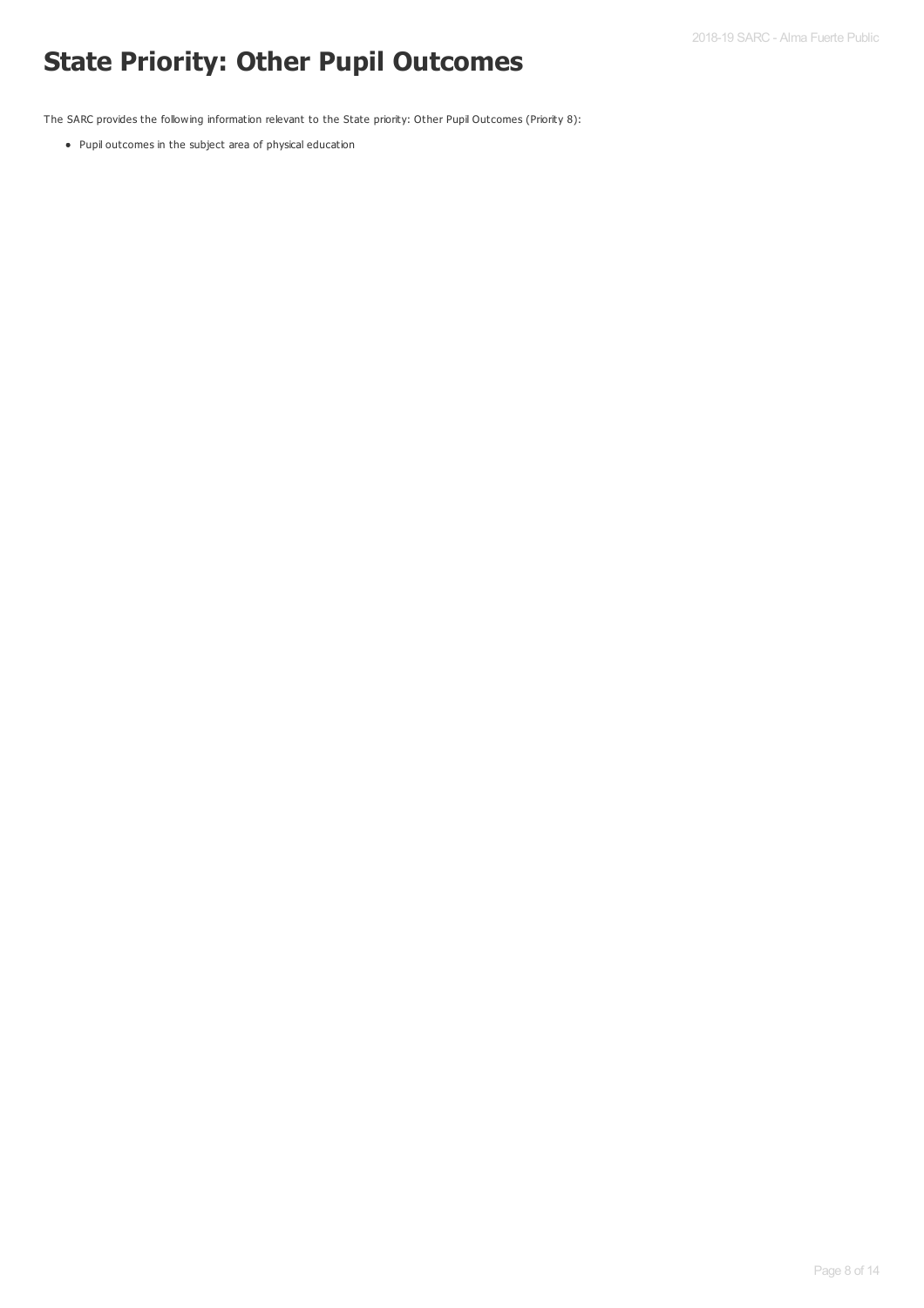# **C. Engagement**

# **State Priority: Parental Involvement**

The SARC provides the following information relevant to the State priority: Parental Involvement (Priority 3):

Efforts the school district makes to seek parent input in making decisions for the school district and each school site

#### **Opportunities for Parental Involvement (School Year 2019—20)**

Parent input and engagement are a strength at our school. We have created a School Advisory Committee with elected parent representatives. The Committee serves as the Title 1 and LCAP Committee. Meeting dates are shared with the community and circulated via email and letters in both English and Spanish.

We also have a "Coffee Collective," which meets twice a month. Parents in the Coffee Collective get together to plan fun school-wide events and fundraisers. Over half of our parents participate in events (volunteering, fall festival, field trips, etc.) or classroom projects. Most parents participate in multiple events.

Parents receive regular communications via weekly school e-mail blasts, classroom newsletters, flyers, the school's facebook page, and as needed for individual responses to student needs. These methods are as a result of parent feedback on the frequency and modality of our home/school communications.

Our Operations Manager, who also functions as our Parent and Community Engagement Liaison, provides translation services for families. She facilitates home/school communication, helps design school wide events, parent information nights, etc.

We have a very active core of Spanish speaking parents that are involved in all school-events and help us make sure that our events, workshops, and communications are inclusive to parents that do not speak English.

The measures relating to parent participation levels at parent-teacher conferences, parent workshops, and the levels of volunteering for classroom and schoolwide opportunities were selected to demonstrate the connectedness and shared commitment among our families to our school. We have discussed the School Advisory Committee and parent survey to reflect our progress in creating a formal avenue for parent input and participation.

# **State Priority: Pupil Engagement**

Last updated: 1/30/2020

The SARC provides the following information relevant to the State priority: Pupil Engagement (Priority 5):

- High school dropout rates; and
- High school graduation rates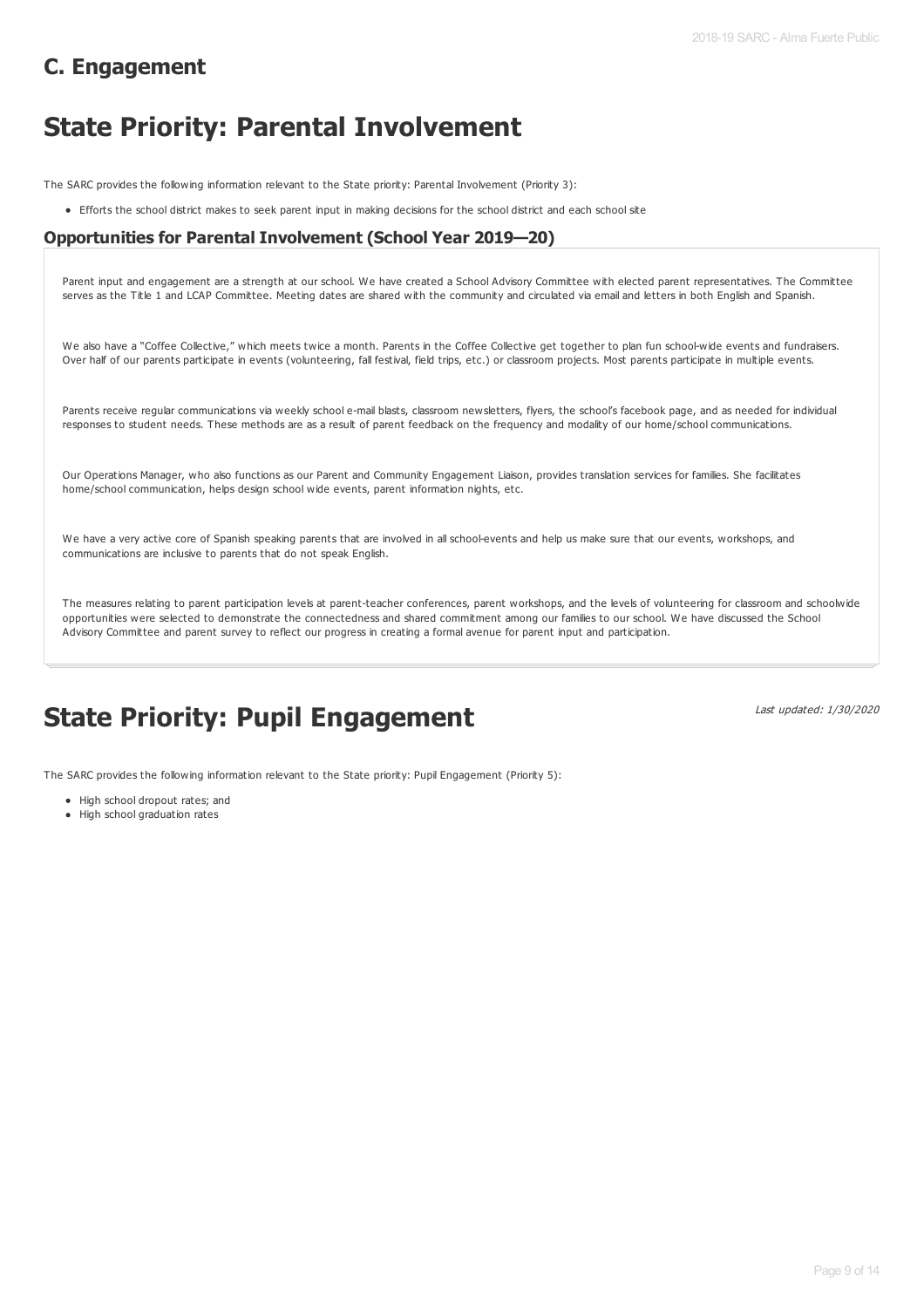# **State Priority: School Climate**

The SARC provides the following information relevant to the State priority: School Climate (Priority 6):

- Pupil suspension rates;
- Pupil expulsion rates; and
- Other local measures on the sense of safety

#### **Suspensions and Expulsions**

| Rate        | <b>School</b><br>$2016 - 17$ | School<br>$2017 - 18$ | School<br>$2018 - 19$ | <b>District</b><br>$2016 - 17$ | <b>District</b><br>$2017 - 18$ | <b>District</b><br>$2018 - 19$ | <b>State</b><br>$2016 - 17$ | <b>State</b><br>$2017 - 18$ | State<br>$2018 - 19$ |
|-------------|------------------------------|-----------------------|-----------------------|--------------------------------|--------------------------------|--------------------------------|-----------------------------|-----------------------------|----------------------|
| Suspensions | $\hspace{0.05cm}$            | $0.00\%$              | 1.10%                 | 9.30%                          | 9.60%                          | 11.50%                         | 3.60%                       | 3.50%                       | 3.50%                |
| Expulsions  | $\overline{\phantom{a}}$     | $0.00\%$              | $0.00\%$              | $0.00\%$                       | $0.00\%$                       | 0.10%                          | 0.10%                       | 0.10%                       | 0.10%                |

Last updated: 1/30/2020

### **School Safety Plan (School Year 2019—20)**

Alma Fuerte's Comprehensive School Safety Plan was approved by our Board in July 2018, and is discussed with faculty each August before the school year begins. The Plan details procedures for child abuse reporting and disaster preparedness and response, and discusses schedules for emergency drills, dress code, bullying prevention, disciplinary procedures, and other matters of schoolwide safety.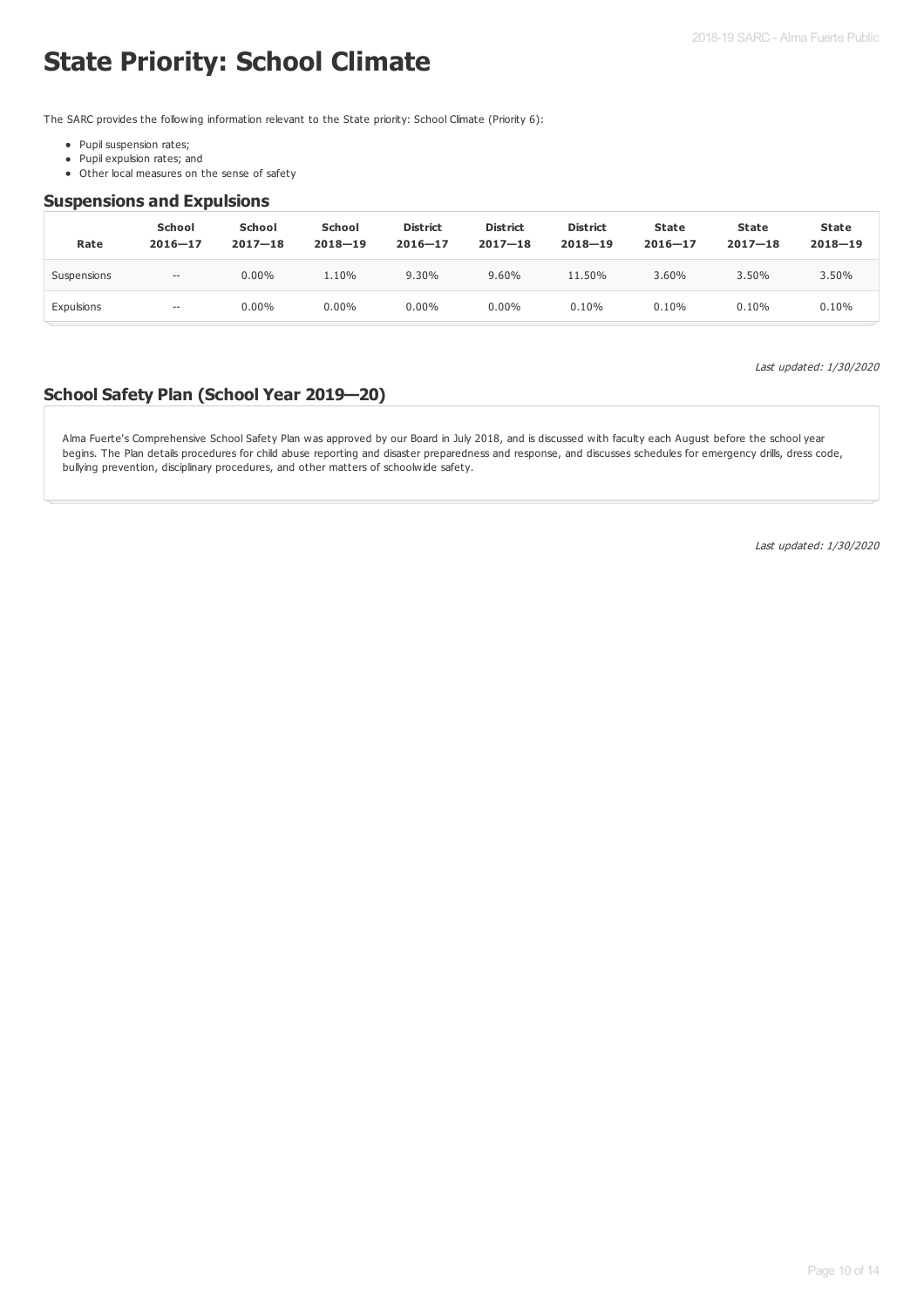## **D. Other SARC Information**

The information in this section is required to be in the SARC but is not included in the state priorities for LCFF.

### **Average Class Size and Class Size Distribution (Elementary) School Year (2016—17)**

| <b>Grade Level</b> | <b>Average Class Size</b> | Number of Classes *<br>$1 - 20$ | Number of Classes *<br>$21 - 32$ | <b>Number of Classes *</b><br>$33+$ |
|--------------------|---------------------------|---------------------------------|----------------------------------|-------------------------------------|
| K                  |                           |                                 |                                  |                                     |
| 1                  |                           |                                 |                                  |                                     |
| $\overline{2}$     |                           |                                 |                                  |                                     |
| 3                  |                           |                                 |                                  |                                     |
| $\overline{4}$     |                           |                                 |                                  |                                     |
| 5                  |                           |                                 |                                  |                                     |
| 6                  |                           |                                 |                                  |                                     |
| Other**            |                           |                                 |                                  |                                     |

\* Number of classes indicates how many classes fall into each size category (a range of total students per class).

\*\* "Other" category is for multi-grade level classes.

### **Average Class Size and Class Size Distribution (Elementary) School Year (2017—18)**

| <b>Grade Level</b> | <b>Average Class Size</b> | Number of Classes *<br>$1 - 20$ | Number of Classes *<br>$21 - 32$ | <b>Number of Classes *</b><br>$33+$ |
|--------------------|---------------------------|---------------------------------|----------------------------------|-------------------------------------|
| K                  | 11.00                     | $\overline{4}$                  |                                  |                                     |
|                    |                           |                                 |                                  |                                     |
| 2                  | 9.00                      | 1                               |                                  |                                     |
| 3                  |                           |                                 |                                  |                                     |
| $\overline{4}$     |                           |                                 |                                  |                                     |
| 5                  |                           |                                 |                                  |                                     |
| 6                  |                           |                                 |                                  |                                     |
| Other**            | 20.00                     | $\mathbf{1}$                    |                                  |                                     |

\* Number of classes indicates how many classes fall into each size category (a range of total students per class).

\*\* "Other" category is for multi-grade level classes.

#### **Average Class Size and Class Size Distribution (Elementary) School Year (2018—19)**

| <b>Grade Level</b> | <b>Average Class Size</b> | <b>Number of Classes *</b><br>$1 - 20$ | Number of Classes *<br>$21 - 32$ | <b>Number of Classes *</b><br>$33+$ |
|--------------------|---------------------------|----------------------------------------|----------------------------------|-------------------------------------|
| K                  | 19.00                     | 2                                      |                                  |                                     |
| 1                  | 17.00                     | $\mathbf{1}$                           |                                  |                                     |
| 2                  | 13.00                     | $\mathbf{1}$                           |                                  |                                     |
| 3                  | 11.00                     | $\mathbf{1}$                           |                                  |                                     |
| $\overline{4}$     |                           |                                        |                                  |                                     |
| 5                  |                           |                                        |                                  |                                     |
| 6                  |                           |                                        |                                  |                                     |
| Other**            |                           |                                        |                                  |                                     |

\* Number of classes indicates how many classes fall into each size category (a range of total students per class).

\*\* "Other" category is for multi-grade level classes.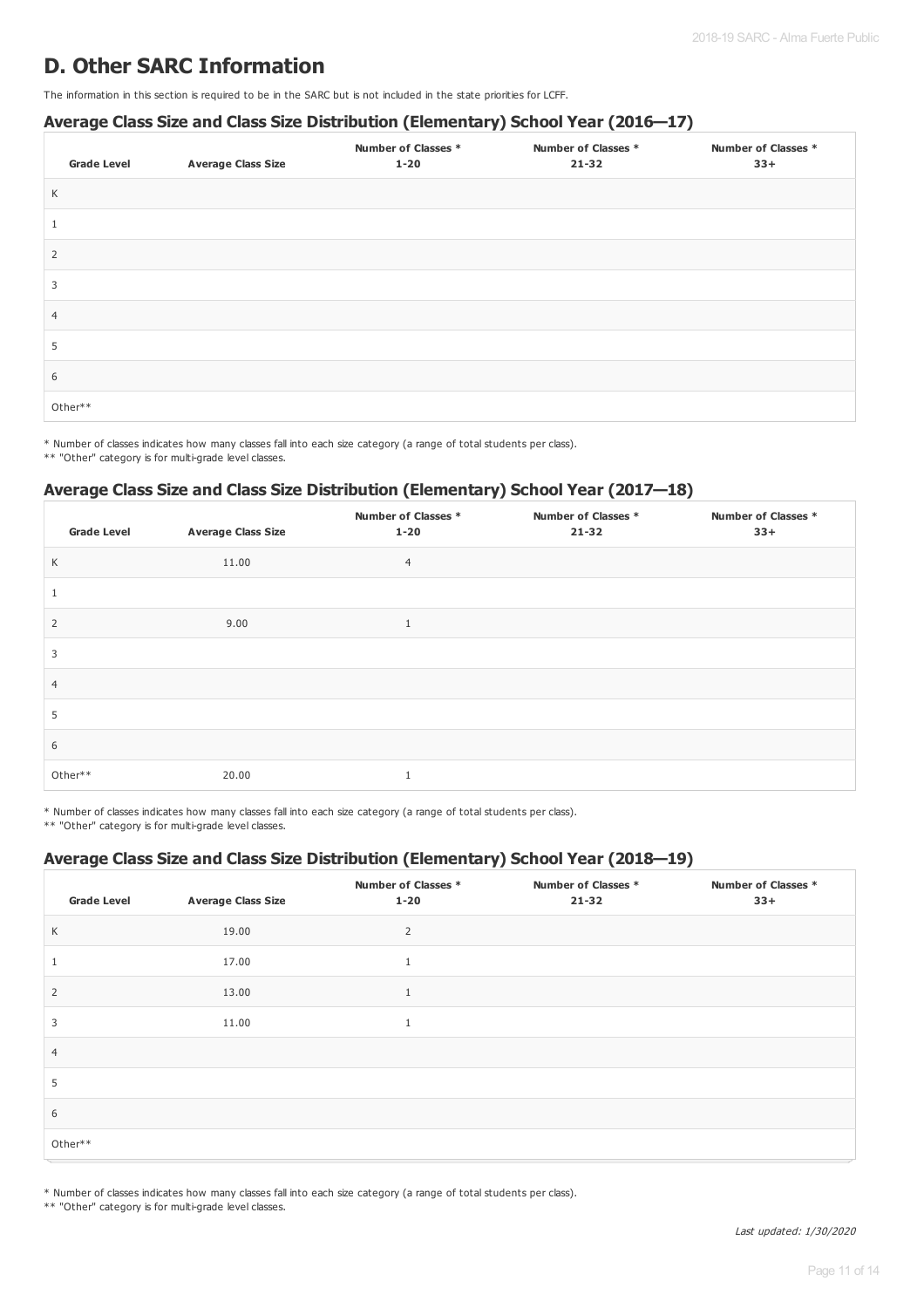### **Ratio of Academic Counselors to Pupils (School Year 2018—19)**

|             | <b>Title</b> | Ratio** |
|-------------|--------------|---------|
| Counselors* |              | 0.00    |

\*One Full Time Equivalent (FTE) equals one staff member working full time; one FTE could also represent two staff members who each work 50 percent of full time. \*\*Average Number of Pupils per Counselor

Last updated: 1/30/2020

### **Student Support Services Staff (School Year 2018—19)**

| <b>Title</b>                                                  | Number of FTE* Assigned to School |  |
|---------------------------------------------------------------|-----------------------------------|--|
| Counselor (Academic, Social/Behavioral or Career Development) |                                   |  |
| Library Media Teacher (Librarian)                             |                                   |  |
| Library Media Services Staff (Paraprofessional)               |                                   |  |
| Psychologist                                                  |                                   |  |
| Social Worker                                                 |                                   |  |
| Nurse                                                         |                                   |  |
| Speech/Language/Hearing Specialist                            |                                   |  |
| Resource Specialist (non-teaching)                            | 1.00                              |  |
| Other                                                         |                                   |  |

\*One Full Time Equivalent (FTE) equals one staff member working full time; one FTE could also represent two staff members who each work 50 percent of full time.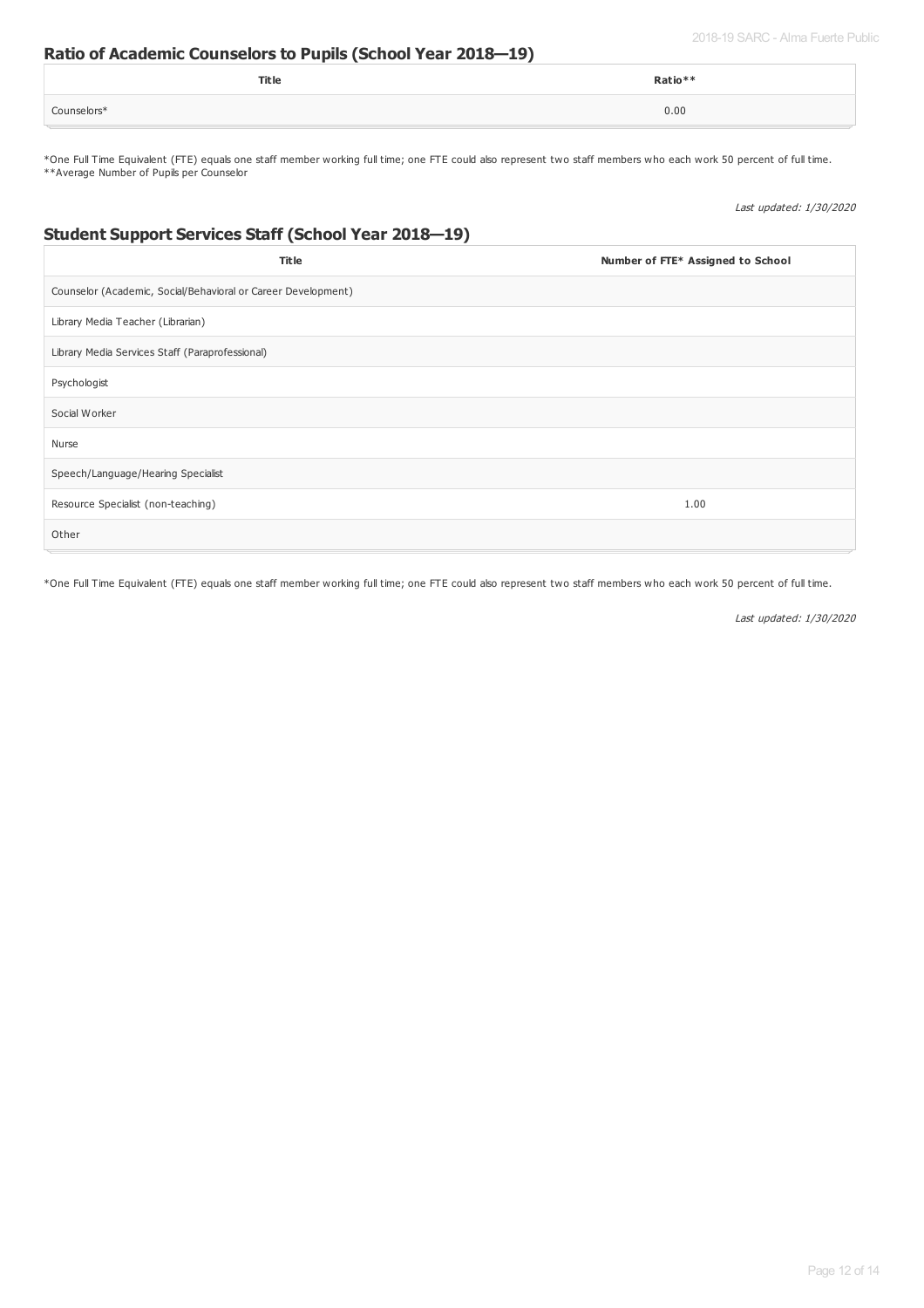### **Expenditures Per Pupil and School Site Teacher Salaries (Fiscal Year 2017—18)**

N/A as we were not open during the 2016-17 school year.

| Level                                         | <b>Total Expenditures Per Pupil</b> | <b>Expenditures Per Pupil</b><br>(Restricted) | <b>Expenditures Per Pupil</b><br>(Unrestricted) | <b>Average Teacher Salary</b>         |
|-----------------------------------------------|-------------------------------------|-----------------------------------------------|-------------------------------------------------|---------------------------------------|
| School Site                                   | \$19806.33                          | \$6336.79                                     | \$13469.54                                      | \$58897.65                            |
| <b>District</b>                               | N/A                                 | N/A                                           | $- -$                                           | $-$                                   |
| Percent Difference - School Site and District | N/A                                 | N/A                                           | $\hspace{0.05cm}$ – $\hspace{0.05cm}$           | $- -$                                 |
| State                                         | N/A                                 | N/A                                           | \$7506.64                                       | $\hspace{0.05cm}$ – $\hspace{0.05cm}$ |
| Percent Difference - School Site and State    | N/A                                 | N/A                                           | $\hspace{0.05cm} \ldots$                        | $\qquad \qquad -$                     |

Note: Cells with N/A values do not require data.